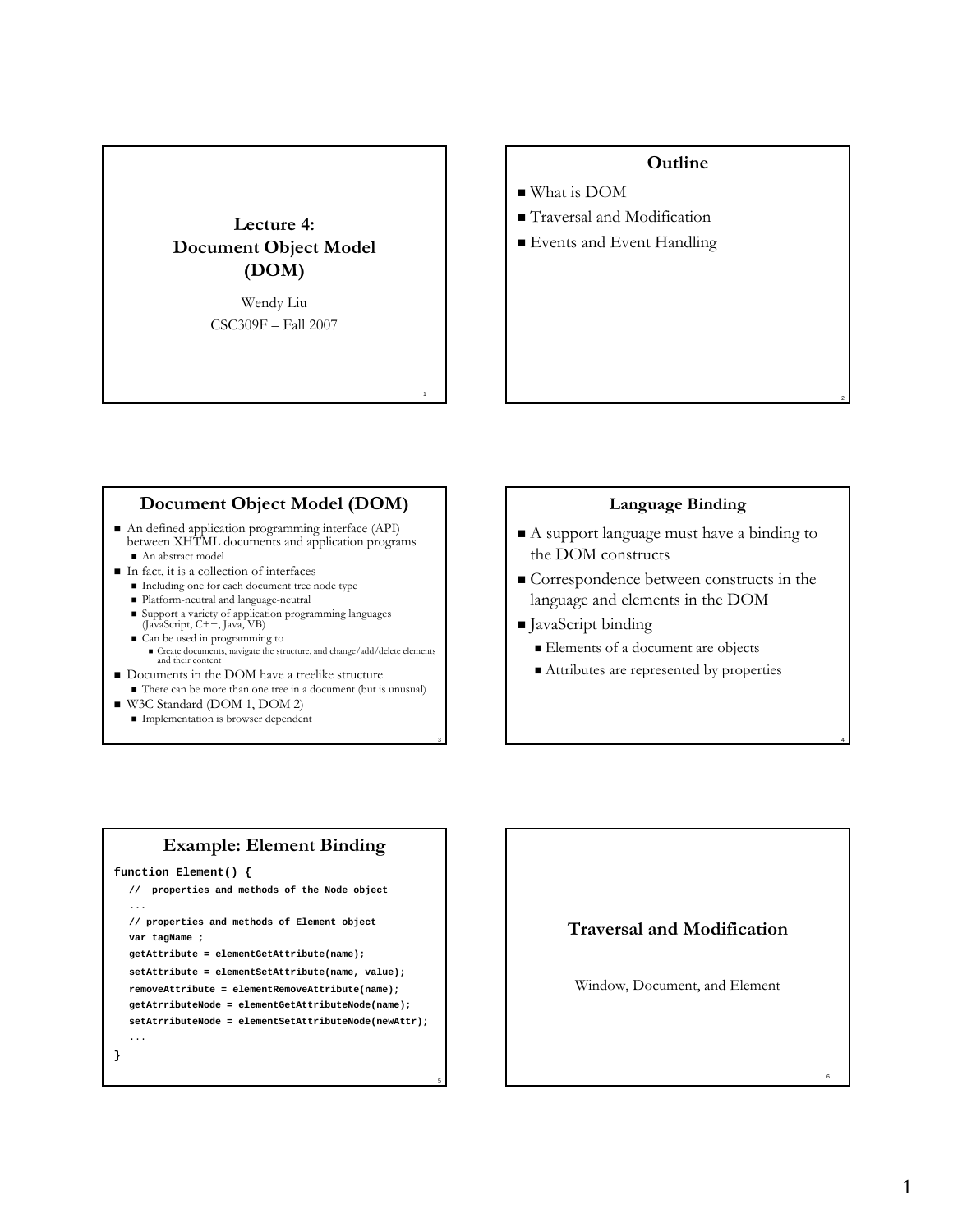

### **Window** ■ The Window object represents the window that displays the document Properties of the Window object are visible to all JavaScript scripts that appear in the window's XHTML document The Window object include all of the global variables as properties It is the unique *global object* which is created before control enters any execution context Has a self referential property: window ■ All JavaScript variables are properties of some object

8

10

12

### **Document**

- Represent the displayed XHTML document
	- A central interface
	- Create new elements and text nodes

### **Element**

- Elements of a document are Element objects
- Can be used to

9

11

- Navigate document
- Change document tree structure

### **Identifying Existing Elements**

<br/>body> <form name="myForm"> <p><input type="button" name="turnItOn" id="onButton"/></p></p></inm>

- </body>
- **Location** in tree
- document.forms[0].element[0]
- $\blacksquare$  ID
- document.getElementById("onButton")
- Tag name
	- document.getElementsByTagName("input") Returns a node list (could be empty)
- Attribute name
- document.getElementByName("turnItOn")
- Discouraged in XHTML document.myForm.turnItOn
- HTML usage; deprecated in XHTML

### **Caution: Inconsistency in the Book** Sebesta P89 – first paragraph "(XHTML 1.1) form elements must still use the name attribute because it is used in processing form data."  $\blacksquare$  Sebesta P194 – middle two paragraphs ■ "…the XHTML 1.1 standard does not allow the name attribute in the form element, even though the attribute is now legal for form elements. … Although name attributes are not allowed on form elements, name attributes are often required on the elements in a form. The official version (W3C DOM 2 HTML Specification) "getElementsByName With [HTML 4.01] documents, this method returns the (possibly empty) collection of elements whose name value is given by

elementName. In [XHTML 1.0] documents, this method only returns the (possibly empty) collection of form controls with matching name."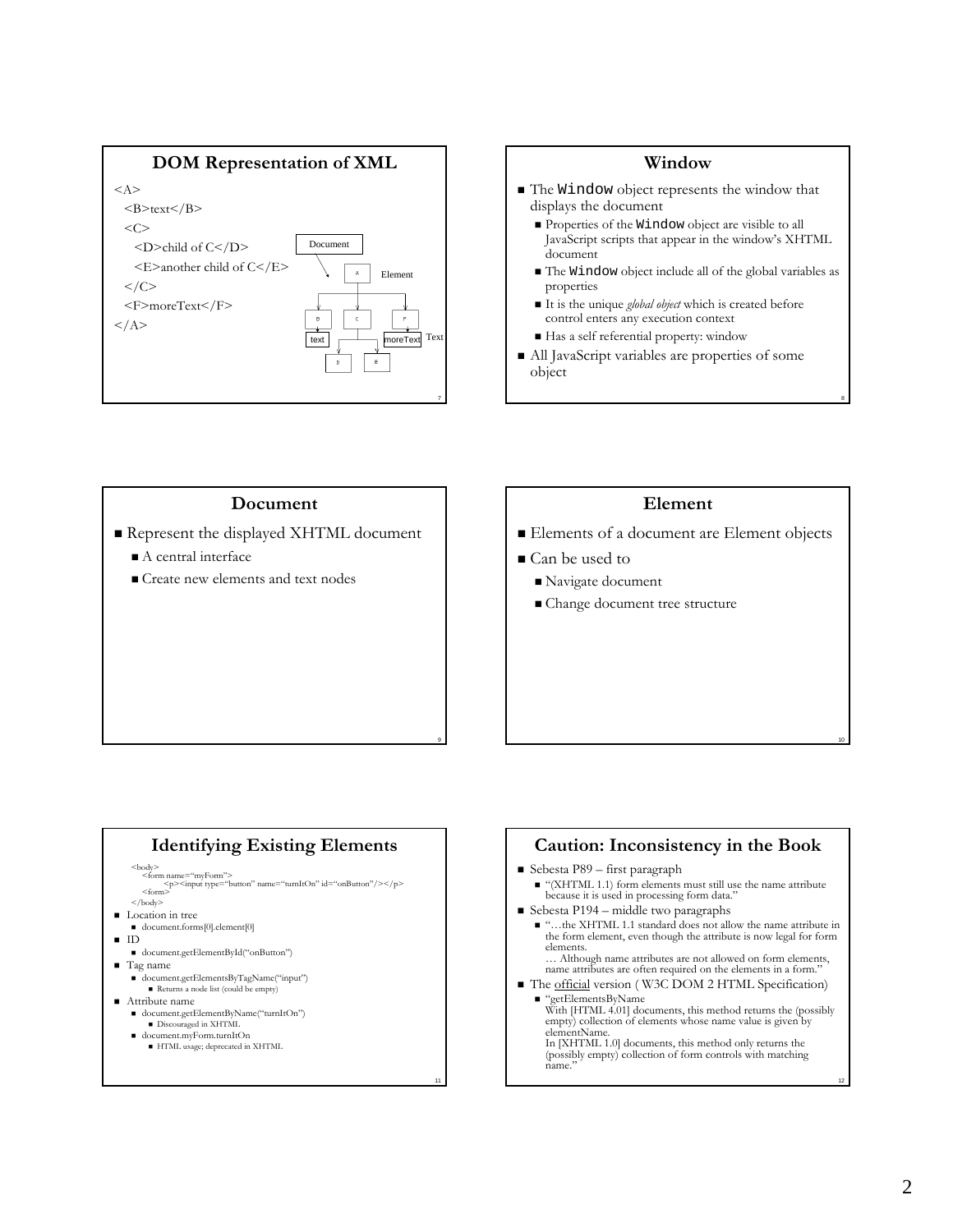



| <b>Example: Adding Table Rows</b> |                                                     |    |
|-----------------------------------|-----------------------------------------------------|----|
|                                   | <b>User Table</b>                                   |    |
|                                   | Add a new row to table                              |    |
|                                   | First Name: Wendy<br>Last Name: Liu<br>Add to Table |    |
|                                   | <b>FIRST NAME LAST NAME</b><br>Liu<br>Wendy         |    |
|                                   |                                                     | 15 |



### **Event-driven Programming**

"Most, if not all, GUI systems and toolkits are designed to be event driven, meaning that the main flow of your program is not sequential from beginning to end." Robin Dunn Speech at GUI programming at OSCON2004 "Hollywood Principle: "Don't call us; we'll call you." ... You implement the interfaces, you get registered. You get called when the time is right." Dafydd Rees http://c2.com/cgi/wiki?HollywoodPrinciple

17

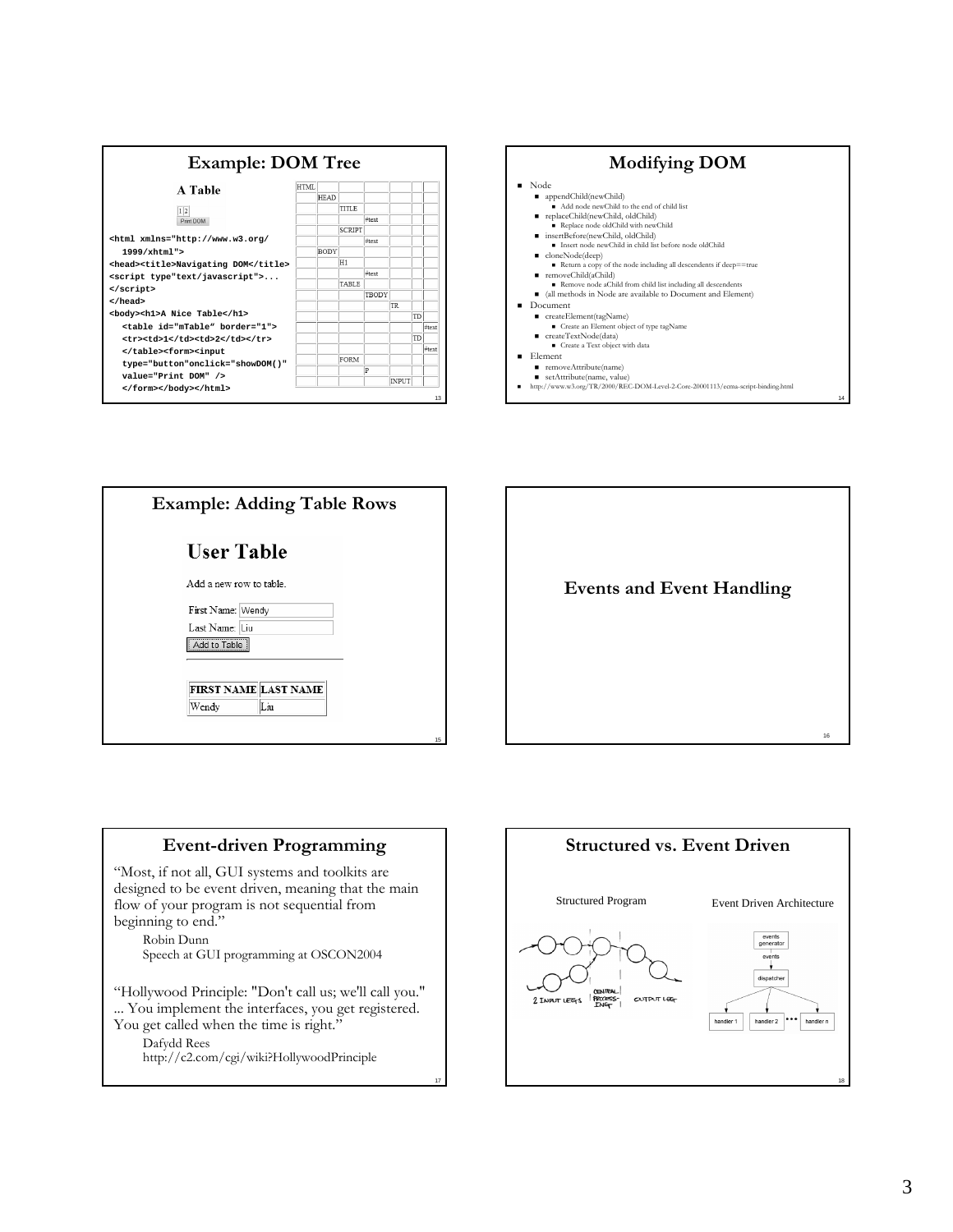## **Event-Driven Execution**

- JavaScript programs are typically event-driven
- Execution can be triggered by events that occur on the Web page, usually as a result of user actions
	- onclick, ondblclick, onkeydown, onload, onmouseover, onsubmit, onresize, …
- Events are associated with XHTML tag attributes
	- $\blacksquare$  The onclick event can be associated with  $\langle a \rangle$ and form <input> tags

### **Partial List of Events**

- Clipboard
	- oncopy, oncut, onpaste
- Keyboard
	- onkeydown, onkeyup, onkeypress
- Mouse
	- onmousedown, onmouseup, onmousemove
- Other

19

21

23

onfocus, onblur, load, unload

## **Registering Event Handlers**

- By assigning the event handler script to an event tag attribute
	- $\blacksquare$  <a id="myLink" href="..." onmouseover="popup();">…</a>
- By assigning the event handler script to an event property of an object
	- document.getElementById( "myLink").onmouseover = popup;

# **DOM 2 Event Model**

20

22

- Modularized interface
	- HTMLEvents abort, blur, change, error, focus, load
	- MouseEvents click, mousedown, mousemove, mouseover
- Support event propagation
	- Not available in DOM 0 (i.e. HTML event model)

### **Event Propagation**

### **Basic flow**

- Capturing phase
	- The process by which an event can be handled by one of the event's target's ancestors before being handled by the event's target
	-
	- Capture operates from the top of the tree, generally the Document, dispatching the event downward to the target node
- At target
	- When the event reaches the target, any event listeners registered on the EventTarget are triggered
- Bubbling phase
	- The process by which an event propagates upward through its ancestors<br>after being handled by the event's target<br>■ Bubbling events will then trigger any additional event listeners found by
	- following the EventTarget's parent chain upward, until Document Some events are non-bubbling: load, unload
- 
- Cancel further propagation Event.stopPropagation();
	-
	- $\blacksquare$  Can be used in the capture and bubbling phase